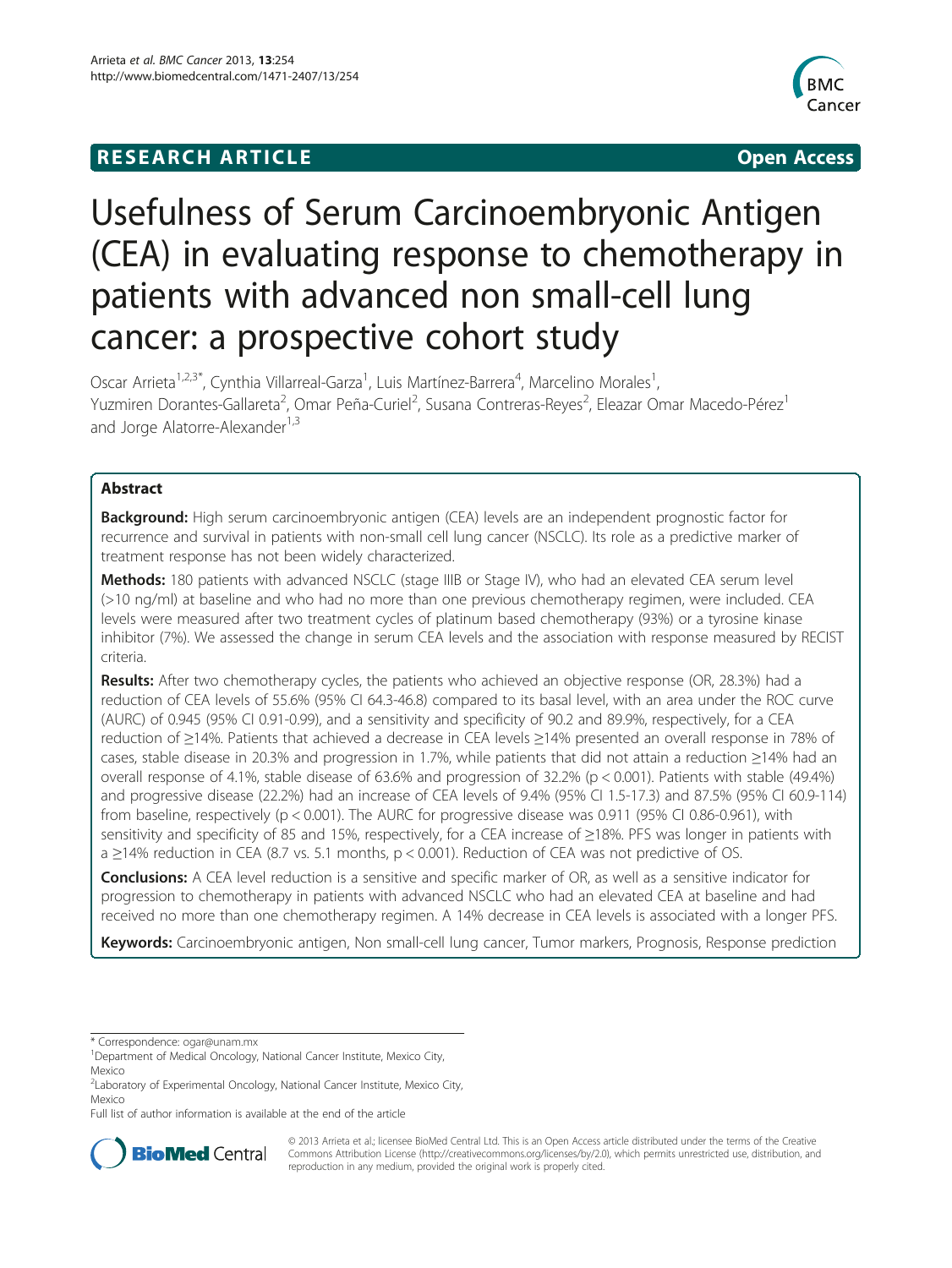# Background

Lung cancer is the most common cause of cancer-related death in men and the second in women worldwide. It is responsible for approximately 1.4 million deaths per year [[1](#page-5-0)]. Late diagnosis is common; more than 60% of patients present with stage IIIB/IV disease [[2](#page-5-0)]. In addition, more than half of the remaining individuals treated with curative intent will experience relapse, and eventually succumb to their disease. The efficacy of chemotherapy (CT) in advanced disease is limited; with responses ranging from 20 to 35%; and a 1-year survival rate of 35% [[3,4\]](#page-5-0). Virtually, all patients who initially respond will eventually progress.

Imaging studies remain the most objective available tool to evaluate response to CT, and a response to CT is a surrogate marker of clinical benefit, associated with a better survival outcome [\[5](#page-6-0)]. In addition, several measurements have been associated to response, such as changes or reduction of 18-fluorodeoxyglucose (FDG) metabolism evaluated by positron emission tomography (PET). Nevertheless, not all non-small-cell lung cancer (NSCLC) patients have measurable disease; thus complicating the possibility of evaluating objective responses. The value of serum markers will always be especially useful for cases where the clinical picture does not match the topographic measurements.

Regarding the use of markers as predictors of response to treatment in several types of malignant tumors, there are some antigens that have been proved useful. For example, in advanced prostate and ovarian cancer, the roles of prostatespecific antigen (PSA) and CA125, respectively, in predicting response to treatment and survival outcome have been clearly established and these markers are used routinely in clinical practice to monitor the effects of therapy [\[6\]](#page-6-0).

The carcinoembryonic antigen (CEA) is an important marker for malignant tumors, including NSCLC. High serum CEA levels have been identified as a prognostic factor in both resected NSCLC [[7-14\]](#page-6-0) and metastatic disease [\[15,16\]](#page-6-0). However, the role of CEA as a predictive marker of response to CT has not been widely evaluated.

The objective of this study was to assess in a prospective manner both the sensitivity and the specificity of the changes in CEA levels and their relationship to response to CT treatment; as well as their association to progression free survival (PFS) and overall survival (OS) in patients with NSCLC.

# Methods

# Study population

Approval for this study was obtained from the Institutional Ethics Committee (010/059/ICI)(CB/675). Patients with the diagnosis of NSCLC treated at the National Cancer Institute of Mexico were recruited between February 2009 and May 2010. Inclusion criteria comprised: histologically proven diagnosis of NSCLC, patients with unresectable or metastatic disease, measurable disease, Eastern Cooperative

Oncology Group (ECOG) performance status 0–2, life expectancy > 3 months, and patients cadidates for palliative first or second line CT. Patients with personal history of previous malignant neoplasms were excluded.

Tumor assessment by computed tomography was made at baseline and after two chemotherapy cycles. Only patients with CEA baseline levels > 10 ng/mL were included. Treatment consisted of a doublet platinum-based chemotherapy scheme or a tyrosine-kinase inhibitor (TKI). Initial response was determined by tomography using the established RECIST criteria [[17\]](#page-6-0).

Demographic data, medical history, and physical examination were performed before study entry. Height, weight, vital signs, ECOG performance status, and vital signs were assessed at every medical visit. CEA levels were measured at study entry before starting CT treatment and at the time of tomographic evaluation. Patients were followed until progression, death or last medical visit.

#### CEA determination and analysis

Peripheral blood samples were obtained on day 1 before CT and after two CT cycles. Measurement was performed at the Clinical Pathology Laboratory of the National Cancer Institute of Mexico using a sequential chemoluminiscent immunoassay (Immulite 2000).

#### Statistical analysis

With a descriptive purpose, we resumed continuous variables as arithmetic means, medians and standard deviations and categorical variables as proportions with 95% confidence intervals (95% CI's). Sensitivity and specificity were calculated for the CEA levels and response measured by tomography. The association between CEA levels with overall response was calculated with Xi square test. Receiver operating characteristics (ROC) curve analysis to determine the best cut-off value for CEA levels to achieve a 90% specificity was undertaken. PFS was defined as the time-period from date of beginning of treatment to date of progressive disease by confirmed image or last follow-up, and OS was defined as the time-period from histological diagnosis to date of death or last follow-up visit. Survival was analyzed with the Kaplan-Meier method, and subgroups were compared with the log-rank and Breslow test. Statistical significance was determined with a  $p \leq 0.05$  in a two-sided test.

# Results

Between February 2009 and May 2010, a total of 426 patients with the diagnosis of advanced NSCLC were screened for CEA levels before the start of CT. One-hundred eighty patients (42%) with an abnormal baseline CEA level (>10 ng/mL) were prospectively recruited with a mean baseline CEA of 242.8 ng/mL (range, 10–7,440 ng/mL). Fifty-four percent were men and 46% were women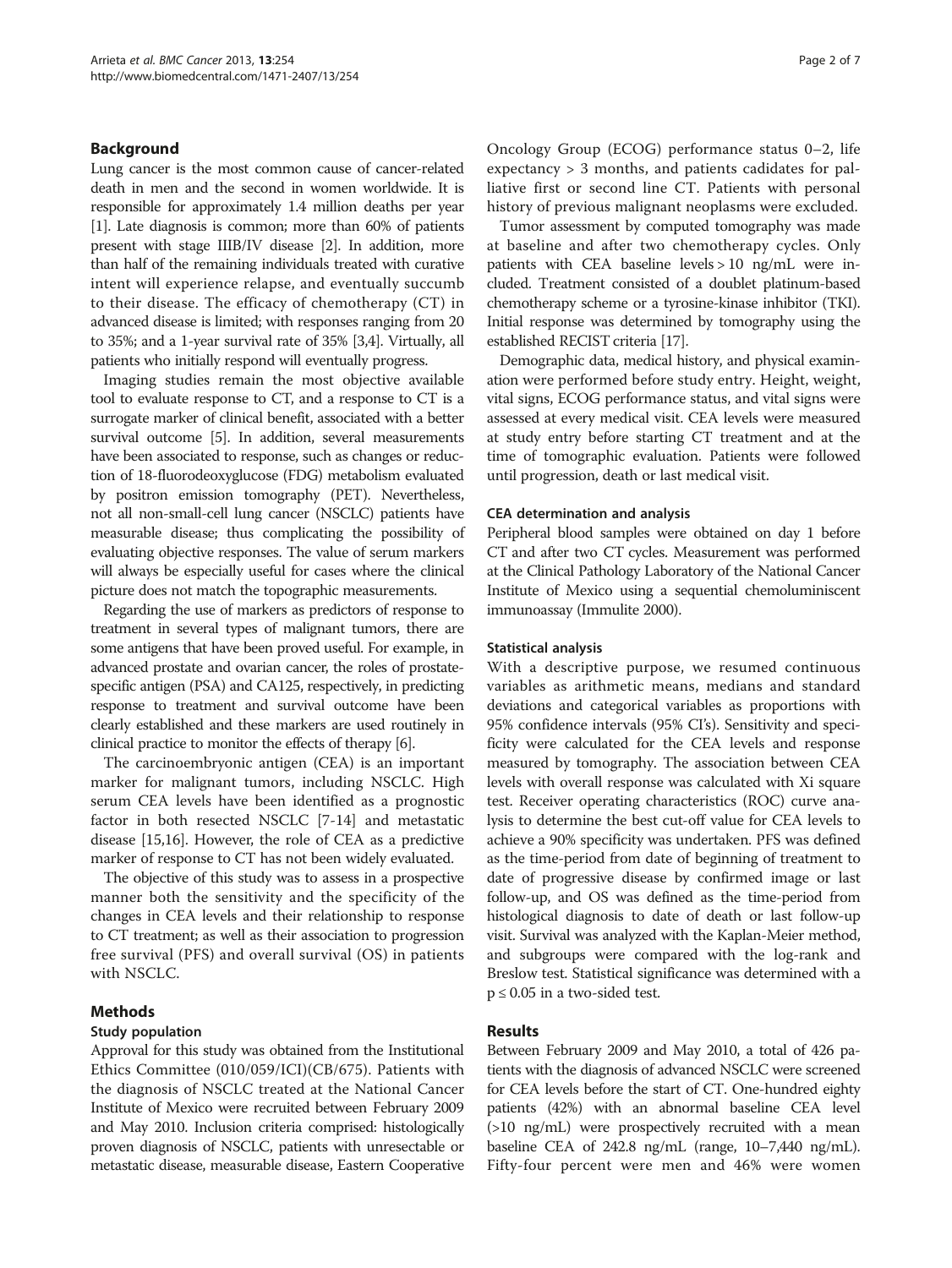<span id="page-2-0"></span>(mean age,  $59.4 \pm 12.2$  years). One hundred and three were smokers (57%) and seventy-three (41%) had woodsmoke exposure. Regarding histology, adenocarcinoma was the most common, being present in 152 patients (84%), as previously shown in our previous report [[16](#page-6-0)]. In our study, CEA levels were lower in the non-adenocarcinoma histology group subtype compared to the adenocarcinoma, although this was not significantly different (128.9 vs. 264.3 ng/dl,  $p = 0.881$ ). From the 180 patients with elevated CEA levels, 93.3% (168 patients) received a platinum-based chemotherapy, while 6.7% (12 patients) received a TKI (Table 1).

Objective response (complete plus partial response, OR), stable disease (SD) and progressive disease (PD) were 28.3, 49.4 and 22.2% respectively. Patients with OR had a CEA level reduction of 55.6% (95% CI 64.3-46.8); while patients with SD and PD had an increase of 9.4% (95% CI 1.5 to 17.3) and 87.5% (95% CI 60.9 to 114), respectively ( $p < 0.001$ ).

The ROC curve analysis for the changes in CEA levels in responsive patients had an area under the curve (AUC)

|  |  |  |  |  |  | Table 1 Baseline patient and tumor characteristics |
|--|--|--|--|--|--|----------------------------------------------------|
|--|--|--|--|--|--|----------------------------------------------------|

| $N = 180$                     |                      | Mean $\pm$ SD   | <b>Patients</b> | n (%)  |
|-------------------------------|----------------------|-----------------|-----------------|--------|
| Age (years)                   |                      | $59.4 \pm 12.2$ |                 |        |
| Gender                        | Women                |                 | 82              | (45.6) |
|                               | Men                  |                 | 98              | (54.4) |
| <b>Smoking History</b>        | Positive             |                 | 103             | (57.3) |
|                               | Negative             |                 | 77              | (42.7) |
| Wood-smoke                    | Positive             |                 | 73              | (40.6) |
| exposure                      | Negative             |                 | 103             | (59.4) |
|                               | $\Omega$             |                 | 38              | 21.1)  |
| <b>ECOG</b>                   | 1                    |                 | 115             | (63.9) |
|                               | $\overline{2}$       |                 | 26              | (14.4) |
|                               | 3                    |                 | 1               | (0.6)  |
| <b>Clinical Stage</b>         | Ш                    |                 | 28              | (15.6) |
|                               | $\mathsf{N}$         |                 | 152             | (84.4) |
|                               | Adenocarcinoma       |                 | 152             | (84.4) |
| Histology                     | Squamous-cell        |                 | 14              | (7.8)  |
|                               | Undifferentiated     |                 | 13              | (7.2)  |
|                               | Large-cell carcinoma |                 | 1               | (0.6)  |
| <b>Baseline CEA</b>           |                      | $242.8 + 685$   |                 |        |
|                               | Platinum-Based CT    |                 | 168             | (93.3) |
| <b>Treatment</b>              | Tyrosine-kinase      |                 |                 |        |
|                               | inhibitors           |                 | 12              | (6.7)  |
| Tumor                         | Complete/Partial     |                 | 51              | (28.3) |
| Response<br><b>Evaluation</b> | Stable Disease       |                 | 89              | (49.4) |
|                               | Progressive Disease  |                 | 40              | (22.2) |

Abbreviations: SD, standard deviation; CEA, carcinoembryonic antigen; CT, chemotherapy.

of 0.945 (95% CI 0.91 to 0.99; Figure 1A). Sensitivity and specificity were of 90.2 and 89.9%, respectively for a CEA level reduction of 14% or greater. Patients that achieved a decrease in CEA levels ≥14% presented an overall response in 78% of cases, stable disease in 20.3% and progression in 1.7%, while patients that did not attain a reduction ≥14% had an overall response of 4.1%, stable disease of 63.6% and progression of  $32.2\%$  (p < 0.001). When we analyzed the CEA level decline associated with tumor response specifically in patients with non-adenocarcinoma, we found that patients with a reduction of  $\geq$ 14%, had an overall response of 66.7%, stable disease 16.7%, and progression 16.7%, compared to the non-adenocarcinoma

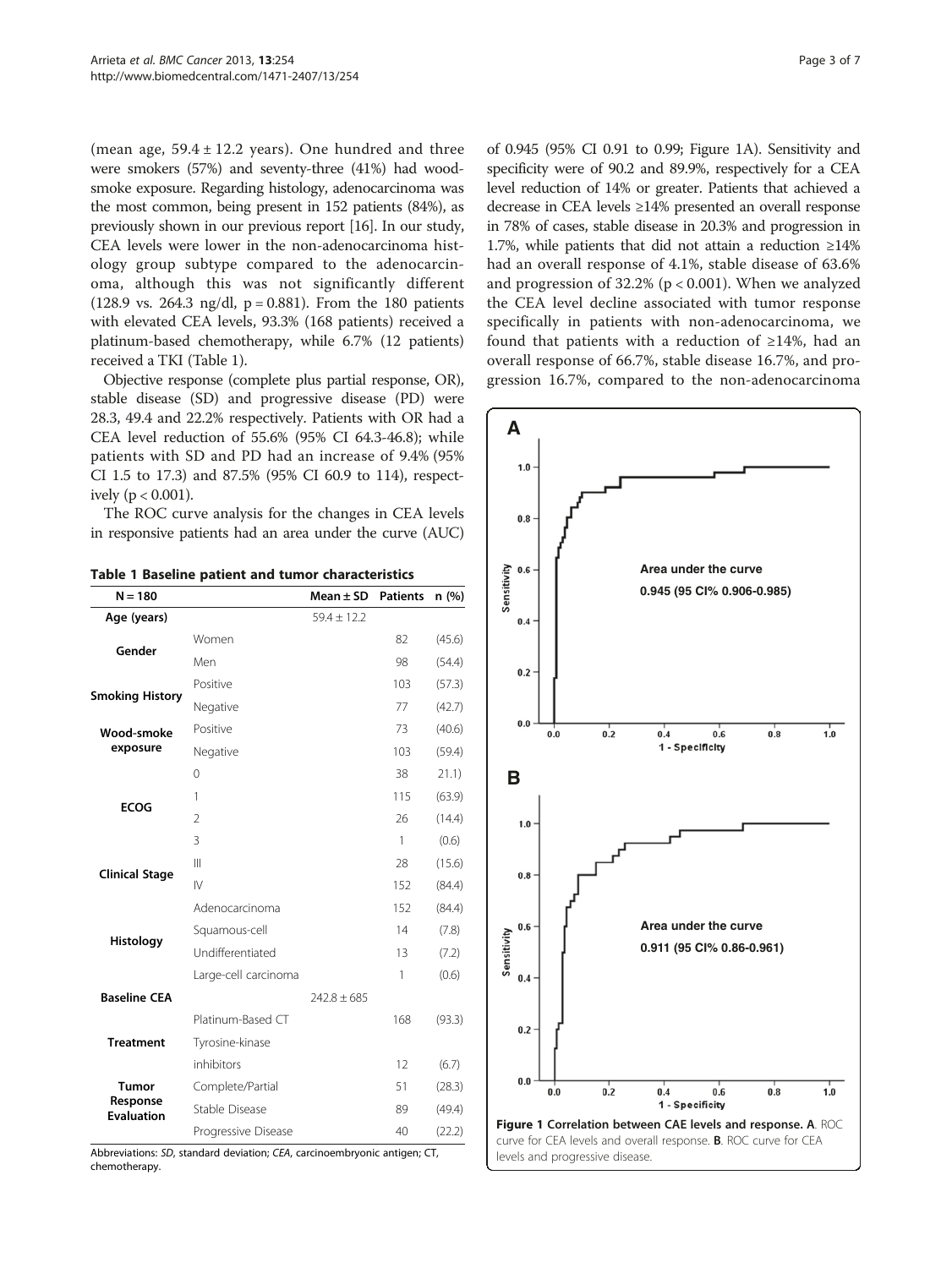patients who did not achieved a reduction of ≥14% with a tumor response of 9.1%, 59.1% and 31.8%, respectively  $(p = 0.009)$ .

Although the number of evaluated patients treated with EGFR-tyrosine kinase was limited (12 patients), patients with reduction in CEA levels ≥14%, had an overall response of 100%, compared to patients that did not have a CEA level reduction who achieved an overall response in 0%, stable disease in 70%, and progressive disease in 30% ( $p = 0.002$ ).

The AUC in progressive disease was 0.911 (95% CI 0.86 to 0.96; Figure [1](#page-2-0)B), with a sensitivity and specificity of 85 and 15%, respectively, for a CEA level increase of 18% from baseline.

Median follow-up time was of  $11.8 \pm 8.4$  months. According to RECIST criteria, patients that achieved OR had a superior PFS compared to patients with stable or progressive disease (Figure [2](#page-4-0)A). Similarly, PFS was longer in patients with a ≥14% reduction in CEA (8.7 months [CI 95% 8.4 to 9.0] vs. 5.1 months [CI 95% 4.5 to 5.8], p < 0.001; Figure [2B](#page-4-0)). Neither reduction of CEA ( $p = 0.48$ ) nor OR measured by RECIST ( $p = 0.28$ ) were predictive of OS.

# **Discussion**

CEA is a glycoprotein product of the gene CEACAM-5. It is a member of the immunoglobulin super family that serves as a cell-adhesion molecule and may also play a role in innate immunity [\[18\]](#page-6-0). CEA is often overexpressed in many malignant neoplasms including NSCLC and is readily detected in serum samples making it a valuable tool for the follow-up and prognosis of patients.

The role of CEA as a prognostic factor has been well established in colon cancer and is now part of the routine follow-up evaluation recommended by the current NCCN guidelines [\[19-22](#page-6-0)]. Moreover, Iwanicki et al. showed that the CEA kinetic allowed accurate evaluation of progression, response, and PFS in metastatic colon cancer suggesting an important role in objective response assessment [[23](#page-6-0)]. In NSCLC, many studies evaluating CEA and prognosis have been written with contrasting results in the perioperative setting, some showing its role as a prognostic value [[8,10,13](#page-6-0),[24\]](#page-6-0) and others not confirming it [[25](#page-6-0)-[27\]](#page-6-0).

The method for assessing treatment response in cancer patients is through the change in tumor size measured by computed tomography [\[17\]](#page-6-0). Though objective and well validated, it has inadequacies in daily practice settings as in the case of patients with pleural effusions, diffuse nodules, or tumors with poorly defined margins. Erasmus et al [\[28\]](#page-6-0). demonstrated that these measurements are often inconsistent and can lead to incorrect interpretation of tumor response; thus mandating for novel strategies in response evaluation. It would be especially useful to have a serum marker that can correlate with response in this

particular setting. In addition, for advanced patients who are submitted to multiple imaging studies for follow-up and monitoring of progression, the assessment of a particular serum marker can obviate more time-consuming and expensive imaging evaluations, and can guide the clinician on the timing to request further studies when its elevation suggests progression. In this regard, five recent studies have reported that in NSCLC patients, the CEA levels can correlate with response to treatment.

A recent retrospective report by Ishiguro et al. [\[29](#page-6-0)] of 24 Japanese patients with resectable NSCLC showed a significant decrease of serum CEA levels after neoadjuvant chemotherapy in patients achieving partial response. They found a 60% reduction of CEA levels as an appropriate cutoff value for good response by ROC curve analysis; at this set-point, they found a sensitivity of 82.8% and a specificity of 69.2% for achieving objective response.

The prognostic and predictive value of pretreatment serum levels of CEA have been assessed in advanced NSCLC patients exclusively treated with gefitinib and erlotinib and, owing that conflicting results have been reported a direct relationship between high levels of CEA and response to EGFR-TKI, however its utility has not yet been established. Chiu et al. [[30](#page-6-0)] and Xu et al. [[31](#page-6-0)] assessed the clinical value of CEA in prediction of EGFR-TKI therapy response in advanced NSCLC patients. The former authors found an association between image response and tumor marker assessment at 4 weeks of therapy. Unexpectedly, they found no association between CEA and PFS nor OS. The latter authors assessed CEA levels at baseline and after 4 weeks of an EGRF-TKI in advanced NSCLC patients; they found that a decrease of ≥32% from baseline was closely related to OR and a longer median survival time, which confirms our findings. In the other hand, Okamoto et al [\[32\]](#page-6-0) and Jung et al [[33](#page-6-0)] reported that patients treated with EGFR-TKI with high pretreatment levels of CEA had a longer survival and a better response than those with low CEA levels.

Ardizzoni et al. [[15\]](#page-6-0) explored the value of CEA in advanced NSCLC patients receiving platinum-based CT. They found that a reduction of ≥20% of CEA after 2 cycles of CT had accuracy for predicting response by ROC curve analysis of 0.65, with a sensitivity of 55% and a specificity of 75%. They also found a difference regarding histology subtype, showing a significant association between adenocarcinoma OR by RECIST and CEA-response which was only barely significant with the squamous histology. Additionally, they did find a relation between marker response and OS. Jin et al. [[34](#page-6-0)] also assessed the value of CEA in response prediction in advanced NSCLC receiving platinum-based CT. They reported a significant association between the change in CEA and OR, time-to progression and OS; they did not, however, evaluated the possible implications of histologic subtypes. They also did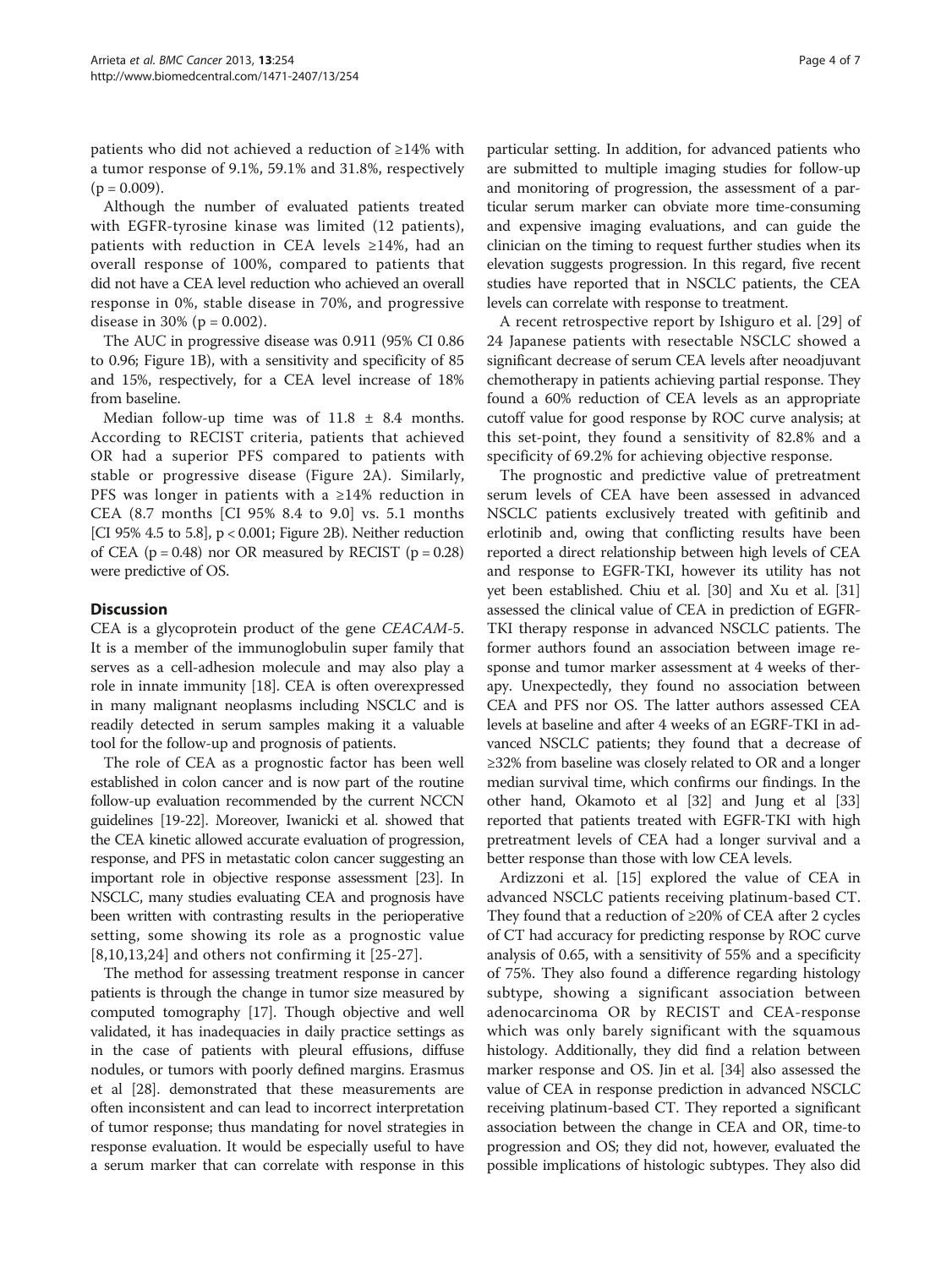not report the percentage reduction of CEA value nor its sensitivity and specificity.

In our study with advanced NSCLC patients receiving platinum-based CT and TKI therapy (in a small subset of patients), we corroborated the findings of previous investigators on the usefulness of CEA in predicting response to treatment in a prospective fashion and, to our knowledge, this is the largest cohort of patients in which the role of CEA as a predictive tool is validated. Using a set point of  $\geq$ 14% reduction of CEA levels after two cycles of treatment, we managed to increase the accuracy for response prediction by ROC curve analysis

(AURC, 0.94), and to increase the sensitivity and specificity of the marker for OR prediction. Likewise, we found that an increase of CEA values after two cycles ≥18% also correlated well with PD with a sensitivity of 85%. Additionally, when CEA changes were evaluated according to histology, not only adenocarcinoma patients showed a difference in tumor response, but these changes were also noted in non-adenocarcinoma patients.

We described a significant association between the reduction of CEA and PFS but not OS, interestingly, OR by standard RECIST technique also did not show significance for OS. We postulate that the reason that the CEA

<span id="page-4-0"></span>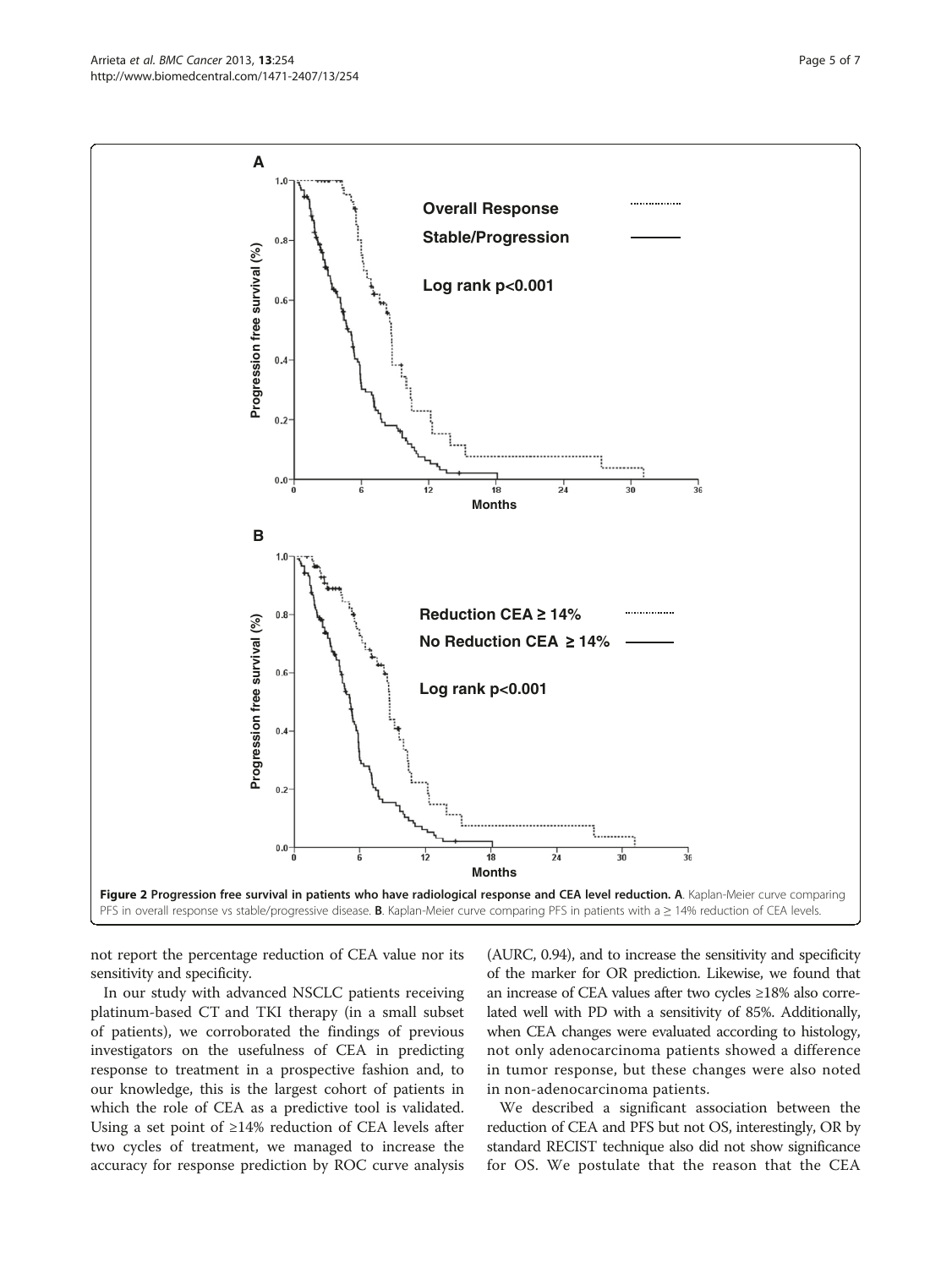<span id="page-5-0"></span>reduction was not associated with a prolonged OS is that in this cohort of patients, most of them received further treatment with 2 to 4 lines of chemotherapy and/or tyrosine kinase inhibitors.

Perhaps the better performance of CEA in our study is due to the high representation of patients with adenocarcinoma (84%) in a large cohort. It has previously been demonstrated that CEA levels correlate more accurately to prediction of prognosis and OR in adenocarcinoma histology than nonadenocarcinoma [[15,35](#page-6-0)]. Matsuoka et al. [\[7\]](#page-6-0) showed a relationship between histologic subtype and the usefulness of CEA as a prognostic indicator in NSCLC patients with pathologic stage I, showing that a high preoperative CEA level was associated to shorter disease-free survival and lower 5-year survival rate in adenocarcinoma compared to the squamous histology in whom it was not predictive of survival nor recurrence. Furthermore, a report by Reinmuth et al. [\[27](#page-6-0)] evaluating the prognostic impact of CEA in resectable NSCLC patients failed to reach statistical significance, importantly, they had an overrepresentation of patients with squamous-cell carcinoma (46% overall).

In this study, we confirmed that CEA measurements during follow-up are particularly helpful in patients with elevated CEA at diagnosis with measurable disease, although they might be potentially useful for unmeasurable disease as well, such as pleural effusions, diffuse nodules, or tumors with poorly defined margins, according to a previously published study [\[30\]](#page-6-0).

The usefulness of other tumor markers than CEA has been evaluated in resectable and advanced NSCLC. Of note, the immunometric assay of cytokeratin-19 fragments (CYFRA 21–1) has been the most studied yielding great results as a prognostic [\[36](#page-6-0),[37\]](#page-6-0) and OR-predictive tool [[15,34,35\]](#page-6-0). We chose to use only CEA because of its wider availability for routine clinical use and standardized performance.

# Conclusions

A ≥14% reduction of serum CEA level from baseline after 2 cycles of treatment in advanced NSCLC is an accurate measurement of OR compared to RECIST, it has outstanding sensitivity and specificity, and correlates well with PFS especially in adenocarcinoma histology. Contrariwise, an increase of ≥18% of serum CEA levels from baseline is also an accurate measurement of PD. Together with the two previous studies, we demonstrated the predictive value of measuring CEA levels in NSCLC and we propose it to be part of the routine follow-up of advanced NSCLC patients who have increase levels of CEA (>10 mg/dl) at baseline and are receiving platinum-based CT.

#### Clinical practice points

- Declining CEA levels have been studied in advanced NSCLC patients with similar results [[15,30-32](#page-6-0)], although, with a smaller cohort of patients and a significant underrepresentation of adenocarcinoma histology [[27\]](#page-6-0) in which CEA measurement is most useful.
- In the surgical setting, Matsuoka et al. [[33](#page-6-0)] proved that CEA declining levels are valuable as a prognostic marker of recurrence, also in the adenocarcinoma subtype.
- A decrease of ≥14% of serum CEA level from baseline had 90% specificity for overall tumor response making it a promising tool and a more objective method of evaluating response to chemotherapy in advanced NSCLC patients.

#### Abbreviations

CEA: Carcinoembrionic antigen; NSCLC: Non-small cell lung cancer; ROC: Receiver operating characteristics; AURC: Area under the ROC curve; AUC: Area under the curve; OR: Overall response; PFS: Progression free survival; OS: Overall survival; FDG: Fluorodeoxyglucose; PET: Positron emission tomography; PSA: Prostate-specific antigen; ECOG: Eastern Cooperative Oncology Group; TKI: Tyrosine kinase inhibitor; SD: Stable disease; PD: Progressive disease; CI: Confidence interval.

#### Competing interests

The authors declare that they have no competing interests.

#### Authors' contributions

OA Conception and design, Financial Suport, provision of study materials or patients, data analisis and interpretation, manuscript writing, final approval of the manuscript. LMB provision of study material or patients, final approval of the manuscript. CVG data analisis and interpretation, manuscript writing, final approval of the manuscript. MM provision of study materials or patients, manuscript writing, final approval of the manuscript. DG data analisis and interpretation, manuscript writing, final approval of the manuscript. OPC data analisis and interpretation, manuscript writing, final approval of the manuscript. EOM provision of study materials or patients, manuscript writing, final approval of the manuscript. SCR manuscript writing, final approval of the manuscript. JAA manuscript writing, final approval of the manuscript. All authors read and approved the final manuscript.

#### Author details

<sup>1</sup>Department of Medical Oncology, National Cancer Institute, Mexico City, Mexico. <sup>2</sup> Laboratory of Experimental Oncology, National Cancer Institute Mexico City, Mexico. <sup>3</sup>Universidad Nacional Autónoma de México, Mexico City, Mexico. <sup>4</sup>Department of Thoracic Oncology, National Institute of Respiratory Diseases, Mexico City, Mexico.

#### Received: 8 October 2012 Accepted: 1 May 2013 Published: 22 May 2013

#### References

- 1. Jemal A, Bray F, Center MM, Ferlay J, Ward E, Forman D: Global cancer statistics. CA Cancer J Clin 2011, 61(2):69–90.
- 2. Makitaro R, Paakko P, Huhti E, Bloigu R, Kinnula VL: Prospective population-based study on the survival of patients with lung cancer. Eur Respir J 2002, 19(6):1087–1092.
- 3. Scagliotti GV, De Marinis F, Rinaldi M, et al: Phase III randomized trial comparing three platinum-based doublets in advanced non-small-cell lung cancer. J Clin Oncol 2002, 20(21):4285–4291.
- 4. Schiller JH, Harrington D, Belani CP, et al: Comparison of four chemotherapy regimens for advanced non-small-cell lung cancer. N Engl J Med 2002, 346(2):92–98.